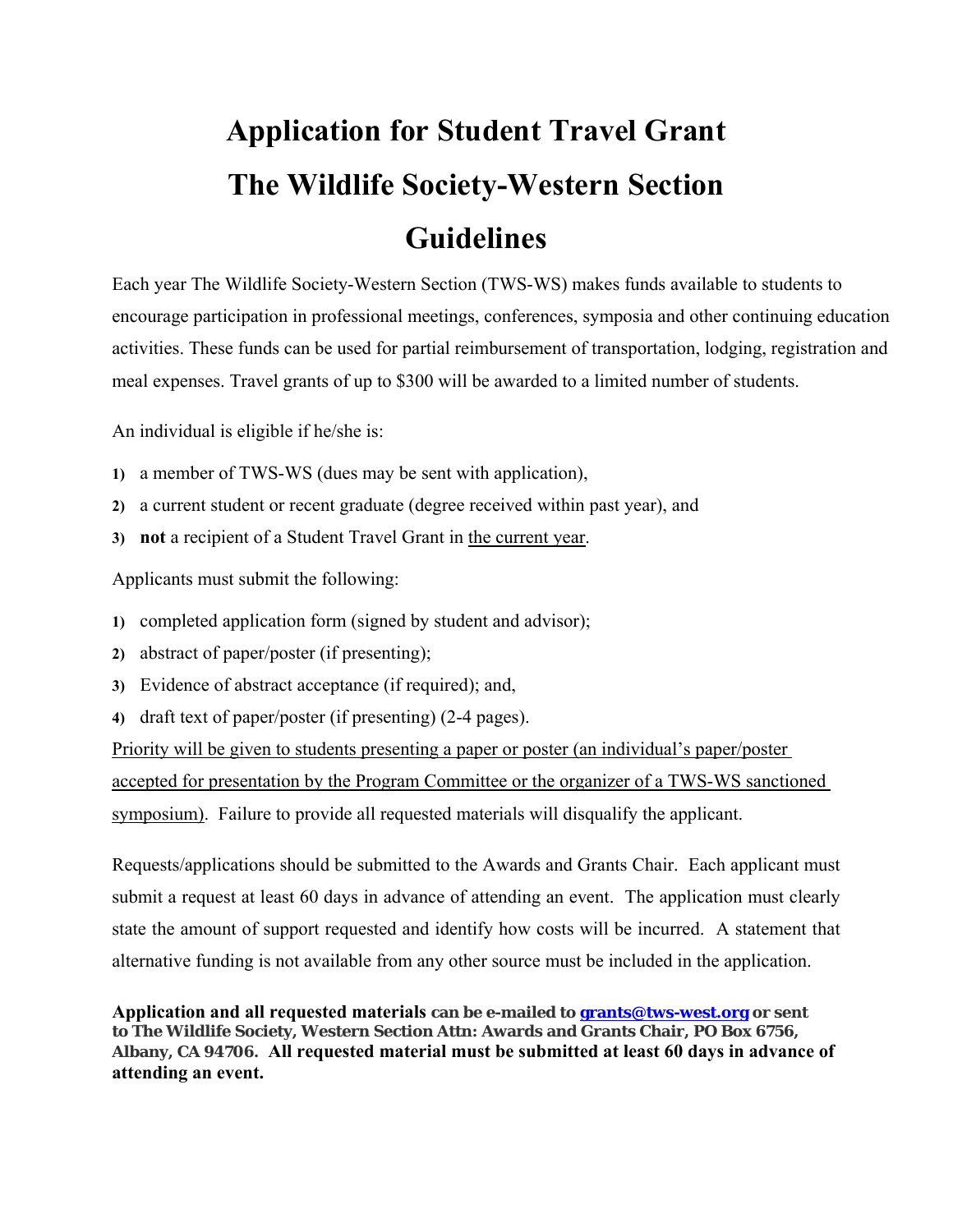## **Application Form for Student Travel Grant Applicant**

(Please print or type.)

| First Name, Middle Initial, Last Name,                                                                                                                                                                                         |  |                                                                                                                      |                                                          |  |  |
|--------------------------------------------------------------------------------------------------------------------------------------------------------------------------------------------------------------------------------|--|----------------------------------------------------------------------------------------------------------------------|----------------------------------------------------------|--|--|
| Mailing Address                                                                                                                                                                                                                |  |                                                                                                                      |                                                          |  |  |
| Email and Daytime Phone                                                                                                                                                                                                        |  |                                                                                                                      |                                                          |  |  |
| City State/Province Zip Code Country<br>Have you received a current year Student Travel Grant? _______ Yes _______ No                                                                                                          |  |                                                                                                                      |                                                          |  |  |
|                                                                                                                                                                                                                                |  |                                                                                                                      |                                                          |  |  |
| College/University: State: State: State: State: State: State: State: State: State: State: State: State: State: State: State: State: State: State: State: State: State: State: State: State: State: State: State: State: State: |  |                                                                                                                      |                                                          |  |  |
| Degree Sought: Expected or Actual Graduation Date:                                                                                                                                                                             |  |                                                                                                                      |                                                          |  |  |
| <b>Advisor First Name Last Name</b>                                                                                                                                                                                            |  | <u> 1989 - Johann John Harry Harry Harry Harry Harry Harry Harry Harry Harry Harry Harry Harry Harry Harry Harry</u> |                                                          |  |  |
| <b>Meeting and Presentation Information (if presenting)</b>                                                                                                                                                                    |  |                                                                                                                      |                                                          |  |  |
|                                                                                                                                                                                                                                |  |                                                                                                                      |                                                          |  |  |
|                                                                                                                                                                                                                                |  |                                                                                                                      |                                                          |  |  |
|                                                                                                                                                                                                                                |  |                                                                                                                      |                                                          |  |  |
| <u> 1989 - Johann Stoff, amerikan bestein besteht aus dem Berlingen aus dem Berlingen aus dem Berlingen aus der E</u>                                                                                                          |  |                                                                                                                      |                                                          |  |  |
|                                                                                                                                                                                                                                |  |                                                                                                                      |                                                          |  |  |
|                                                                                                                                                                                                                                |  |                                                                                                                      |                                                          |  |  |
| Location (city, state, country): Manual Control of the Control of the Control of the Control of the Control of the Control of the Control of the Control of the Control of the Control of the Control of the Control of the Co |  |                                                                                                                      |                                                          |  |  |
|                                                                                                                                                                                                                                |  |                                                                                                                      |                                                          |  |  |
| This group meets:                                                                                                                                                                                                              |  |                                                                                                                      | Annually Biennially Cher                                 |  |  |
| Attending scholars primarily from: California _________ U.S. ___________ North America _______ World ______                                                                                                                    |  |                                                                                                                      |                                                          |  |  |
|                                                                                                                                                                                                                                |  |                                                                                                                      |                                                          |  |  |
| Type of presentation:                                                                                                                                                                                                          |  | Oral Poster                                                                                                          |                                                          |  |  |
| Presentation has been:                                                                                                                                                                                                         |  |                                                                                                                      | Approved _______ Submitted (Waiting for response) ______ |  |  |